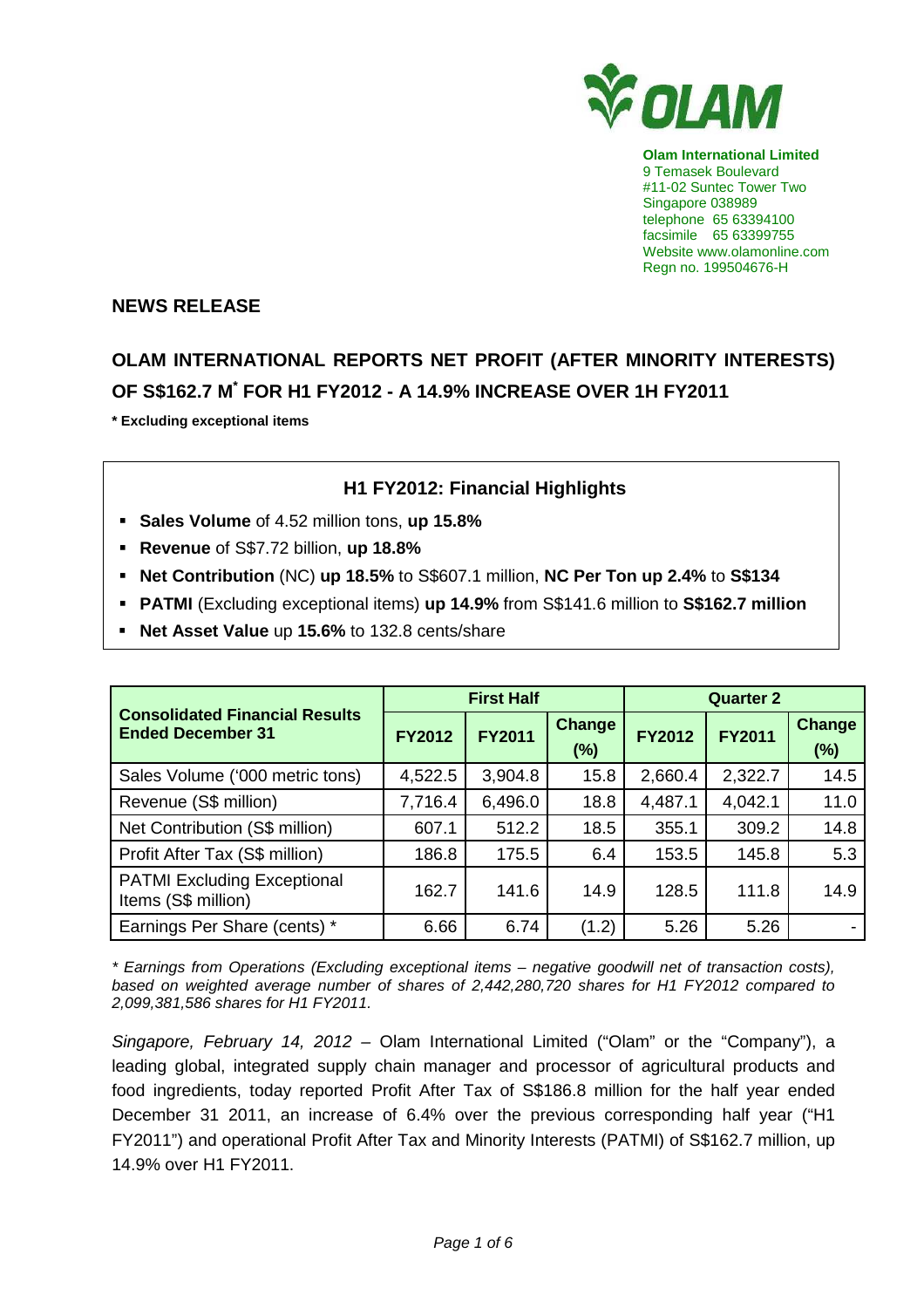

Sales volume registered strong growth of 15.8% year-on-year to 4.52 million metric tons. Net Contribution (NC) improved 18.5% to S\$607.1 million during the half year. NC Margin Per Ton grew by 2.4% from S\$131 to S\$134.

The relatively recession-resistant food category accounted for 77.6% of revenue and 83.2% of volumes. More importantly, this segment recorded strong NC growth of 32.1% and NC Per Ton growth of 12.2% over the previous period. The Industrial Raw Materials (IRM) segment accounted for 22.4% of revenue and 16.8% of the volumes in H1 FY2012, registering volume growth of 7.4%. Due to very difficult trading conditions, NC in this segment declined 24% compared to the previous period.

Olam's Group Managing Director and CEO Sunny Verghese commented: "Our H1 FY2012 results reflect the resilience of the Olam model as we have continued to deliver positive operating results, even in periods of uncertainty and volatility in many global markets. The food and food-related segments of our business continue to demonstrate robust growth across businesses, geographies and value chain activities. This strong performance has helped to offset the results achieved in our industrial raw material business which is more recessionsensitive, and therefore continues to face demand and margin pressures."

Olam's Group CFO, Krishnan Ravikumar explained the results: "Our H1 FY2012 performance amidst a period of stress and volatility provides further validation of our strategy. We continue to focus on growing our business, both organically in our supply chain core and through acquisitions in the mid and upstream segments of the value chain. Our growth ambitions are supported by a strong and resilient balance sheet with adequate liquidity and the flexibility to perform across cycles."

|                                                  |               | <b>First Half</b> |                      | <b>Quarter 2</b> |               |                      |
|--------------------------------------------------|---------------|-------------------|----------------------|------------------|---------------|----------------------|
| <b>Edible Nuts, Spices &amp;</b><br><b>Beans</b> | <b>FY2012</b> | <b>FY2011</b>     | <b>Change</b><br>(%) | <b>FY2012</b>    | <b>FY2011</b> | <b>Change</b><br>(%) |
| Sales Volume (metric tons)                       | 640,690       | 560,695           | 14.3                 | 274,652          | 232,867       | 17.9                 |
| Sales Revenue (S\$m)                             | 1143.6        | 1014.8            | 12.7                 | 624.3            | 589.5         | 5.9                  |
| $NC$ (S\$m)                                      | 152.4         | 111.8             | 36.3                 | 72.5             | 56.7          | 28.0                 |
| NC Per Ton (S\$)                                 | 238           | 199               | 19.3                 | 264              | 243           | 8.6                  |

## **Segmental Review**

The **Edible Nuts, Spices & Beans segment** continued on its strong growth trajectory in volume, NC and NC Per Ton in H1 FY2012. The period marked the commencement of commercial trials of the mechanical cashew processing factories in Ivory Coast and Nigeria,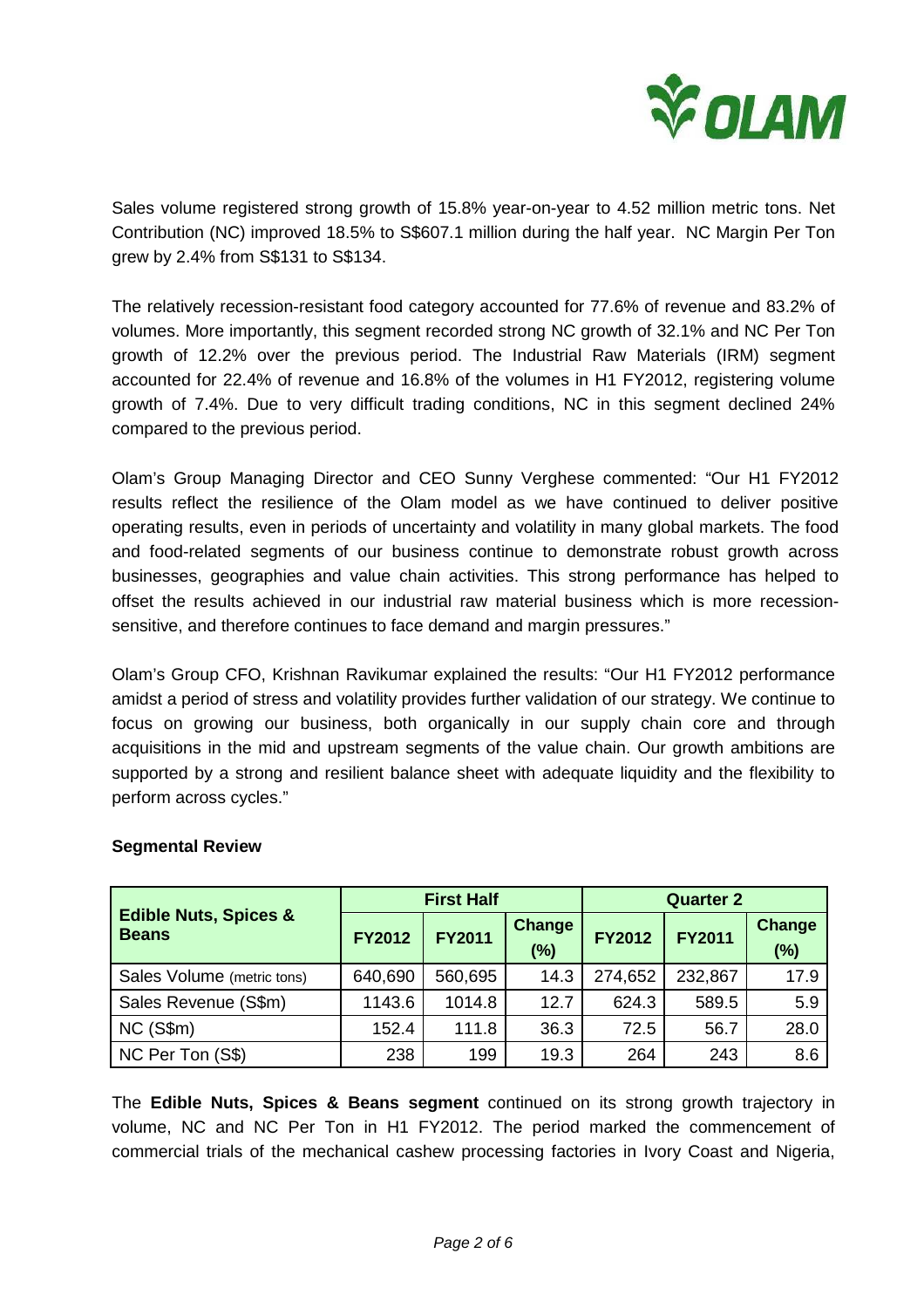

both of which are on track to meet the targeted productivity improvements and cost savings while maintaining output and quality standards. The Almond crop in Australia is progressing well with a record crop expected this season. Our investment to build an Almond processing facility in Australia is tracking as per plan and the plant is expected to commence production in FY 2013.

|                                                           |               | <b>First Half</b> |                         | <b>Quarter 2</b> |               |                         |
|-----------------------------------------------------------|---------------|-------------------|-------------------------|------------------|---------------|-------------------------|
| <b>Confectionery &amp; Beverage</b><br><b>Ingredients</b> | <b>FY2012</b> | <b>FY2011</b>     | <b>Change</b><br>$(\%)$ | <b>FY2012</b>    | <b>FY2011</b> | <b>Change</b><br>$(\%)$ |
| Sales Volume (metric tons)                                | 729,816       | 645,698           | 13.0                    | 443,662          | 413,965       | 7.2                     |
| Sales Revenue (S\$m)                                      | 2,880.7       | 2,420.4           | 19.0                    | 1,787.0          | 1,687.3       | 5.9                     |
| $NC$ (S\$m)                                               | 163.3         | 123.2             | 32.6                    | 100.1            | 79.1          | 26.6                    |
| NC Per Ton (S\$)                                          | 224           | 191               | 17.2                    | 226              | 191           | 18.3                    |

The **Confectionery & Beverage Ingredients segment** registered strong growth during the period with the Cocoa business continuing to grow in volume. It is expected to meet its procurement targets despite forecast of a short crop this year. The Coffee business in the Central Andean region saw a turnaround during the period and is now expected to start contributing to earnings from this year onward. The soluble coffee factory in Vietnam has registered strong performance.

|                                                    |               | <b>First Half</b> |                         | <b>Quarter 2</b> |               |               |  |
|----------------------------------------------------|---------------|-------------------|-------------------------|------------------|---------------|---------------|--|
| <b>Food Staples &amp;</b><br><b>Packaged Foods</b> | <b>FY2012</b> | <b>FY2011</b>     | <b>Change</b><br>$(\%)$ | <b>FY2012</b>    | <b>FY2011</b> | Change<br>(%) |  |
| Sales Volume<br>(metric tons)                      | 2,390,470     | 1,989,513         | 20.2                    | 1,493,233        | 1,254,650     | 19.0          |  |
| Sales Revenue<br>(S\$m)                            | 1,962.5       | 1,624.7           | 20.8                    | 1,013.6          | 903.4         | 12.2          |  |
| NC (S\$m)                                          | 225.5         | 174.8             | 29.0                    | 144.3            | 112.3         | 28.5          |  |
| NC Per Ton (S\$)                                   | 94            | 88                | 7.4                     | 97               | 90            | 7.8           |  |

The **Food Staples & Packaged Foods segment** registered the highest volume growth across all our segments, driven by market share gains in our Rice and Grains businesses in the African markets. This period saw the successful commissioning of our wheat mill in Ghana where trial production is currently underway. The Dairy and Sugar businesses continue to operate in markets more sensitive to difficult global economic conditions and the performance is currently expected to be below plan this year. During H1 FY2012, we concluded the acquisition of Trusty Foods Ltd (TFL), a tomato paste canning facility, and United Biscuits Ltd (UBL) in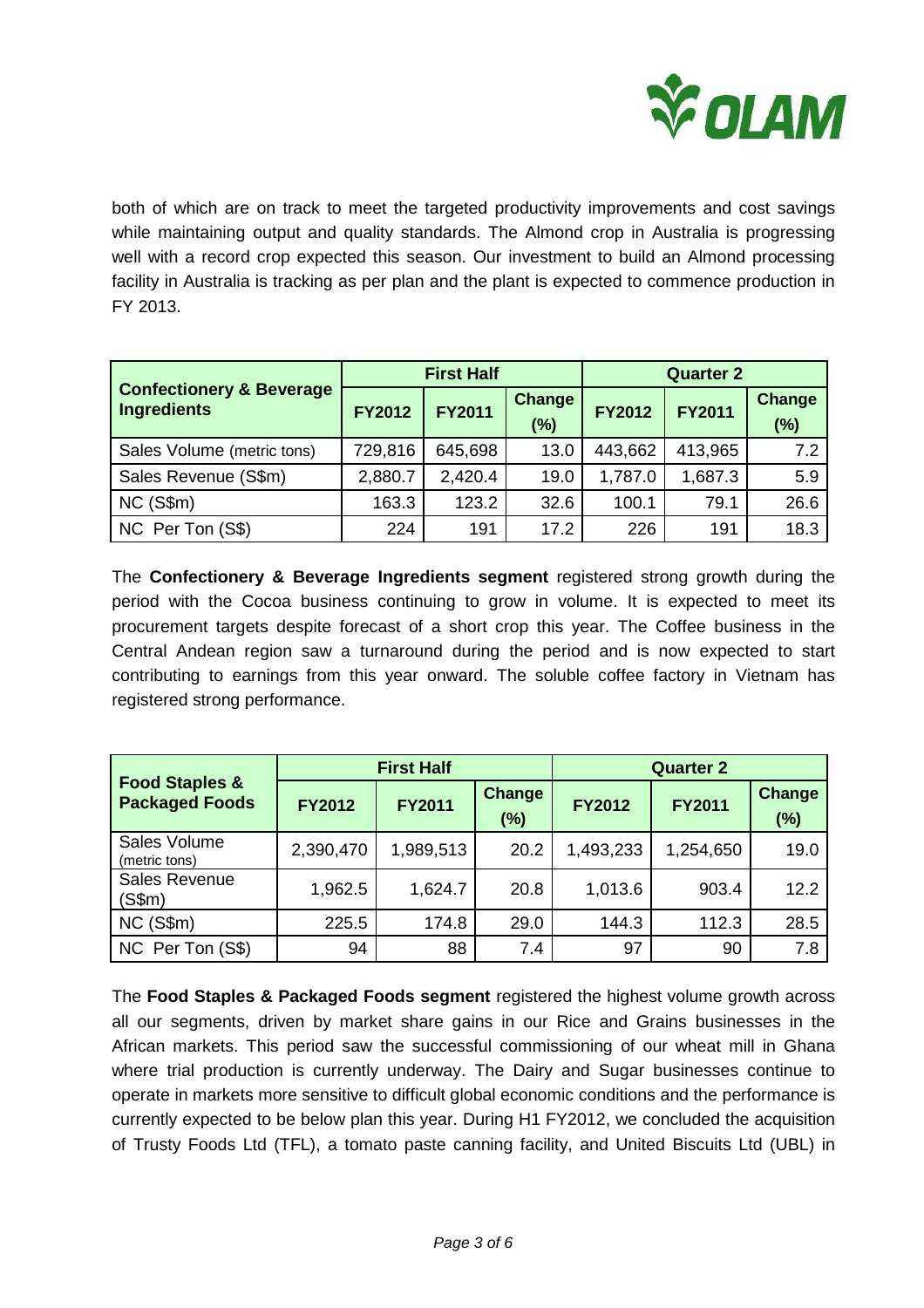

Ghana. These companies are currently in the process of being integrated with Olam's Packaged Foods business in West Africa. While UBL is expected to be a contributor to Olam's FY2012 earnings, the TFL plant will require refurbishment and is expected to commence production in Q1 FY2013.

|                                 |               | <b>First Half</b> |               | <b>Quarter 2</b> |               |               |
|---------------------------------|---------------|-------------------|---------------|------------------|---------------|---------------|
| <b>Industrial Raw Materials</b> | <b>FY2012</b> | <b>FY2011</b>     | <b>Change</b> | <b>FY2012</b>    | <b>FY2011</b> | <b>Change</b> |
|                                 |               |                   | (%)           |                  |               | $(\%)$        |
| Sales Volume (metric tons)      | 761,535       | 708,902           | 7.4           | 448,889          | 421,196       | 6.6           |
| Sales Revenue (S\$m)            | 1,728.9       | 1,434.2           | 20.5          | 1,061.8          | 860.6         | 23.4          |
| NC(S\$m)                        | 65.5          | 86.2              | $-24.0$       | 35.1             | 49.4          | $-29.0$       |
| NC Per Ton (S\$)                | 86            | 122               | $-29.3$       | 78               | 117           | $-33.3$       |

The **Industrial Raw Materials segment** is more sensitive to economic cycles and our Cotton and Wood Products businesses continued to face challenging market conditions in H1 FY2012. Our Australian and US cotton origination and marketing operations underperformed relative to past years during this period which put further pressure on margins and led to a decline in NC Per Ton in this segment. On the other hand, the Wool, Rubber and SEZ businesses in this segment have done well during H1 FY2012; the prospects for the remainder of FY2012 appear to be relatively more favourable. The SEZ business in particular has significantly outperformed during the period.

The **Commodity Financial Services (CFS) business** registered a NC of S\$0.4 million in H1 FY2012 as compared to a NC of S\$ 16.2 million during the first half in the previous year. Given the exceptional volatility in these markets, the CFS team decided to reduce investment and risk capital exposure for much of this period. While the business was profitable in the second quarter, the business team is cautiously increasing market participation as the trading conditions and arbitrage opportunities improve. We continue to invest in long-term strategic initiatives in this business, including market making, risk management solutions and fund management.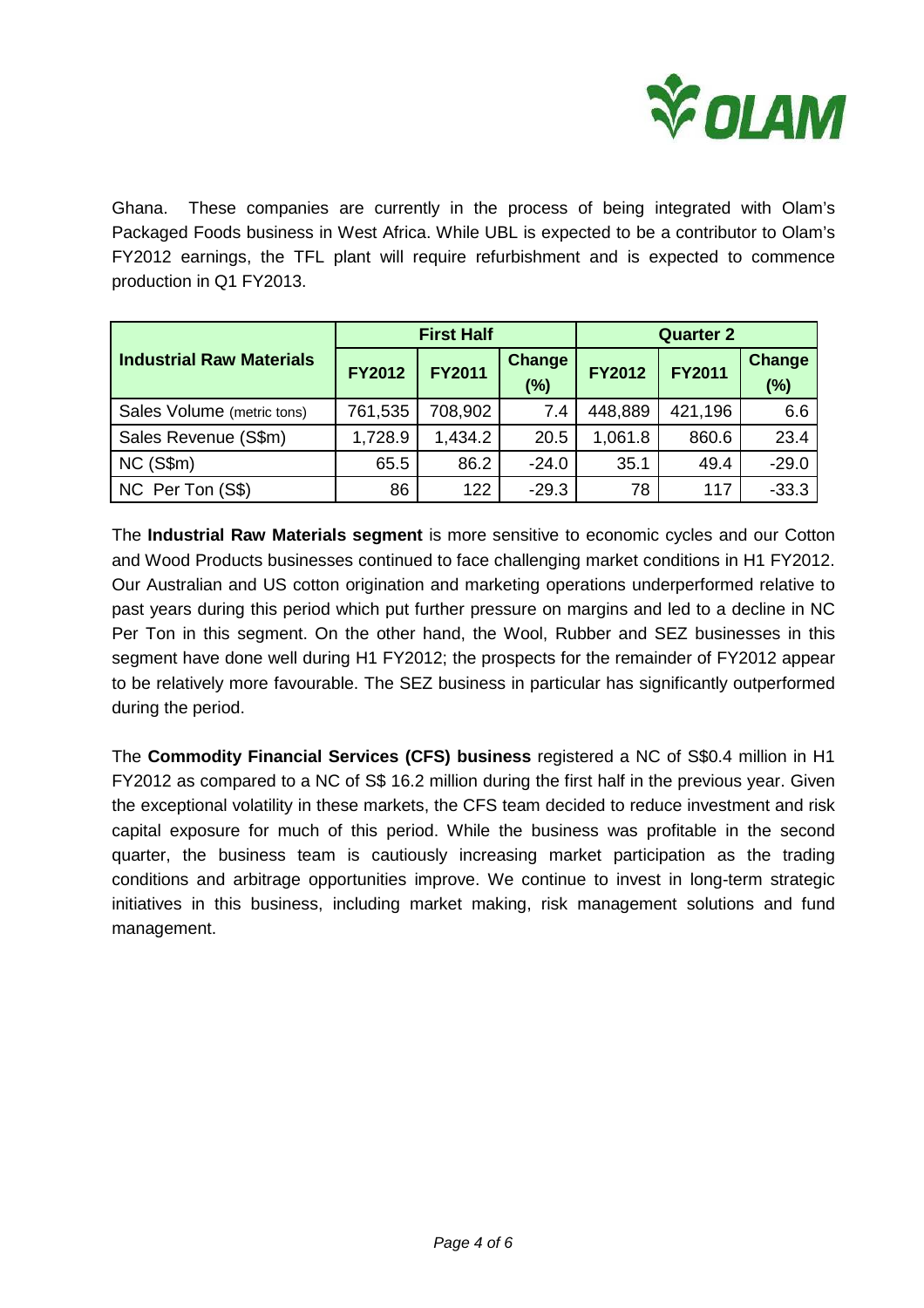

#### **Prospects**

The Group constantly reviews corporate development opportunities which are in line with its corporate growth strategy. Some of these are in the nature of acquisitions and joint-ventures. The Group is currently in discussion with various parties on such opportunities. If any of these opportunities were to materialise, these may have an effect on the financials of the Group. The Group continues to remain positive about its prospects for the remaining part of FY2012.

**Note**: This release should be read and understood only in conjunction with the full text of Olam International Limited's H1 FY2012 Financial Statements lodged on SGXNET on February 14, 2012.